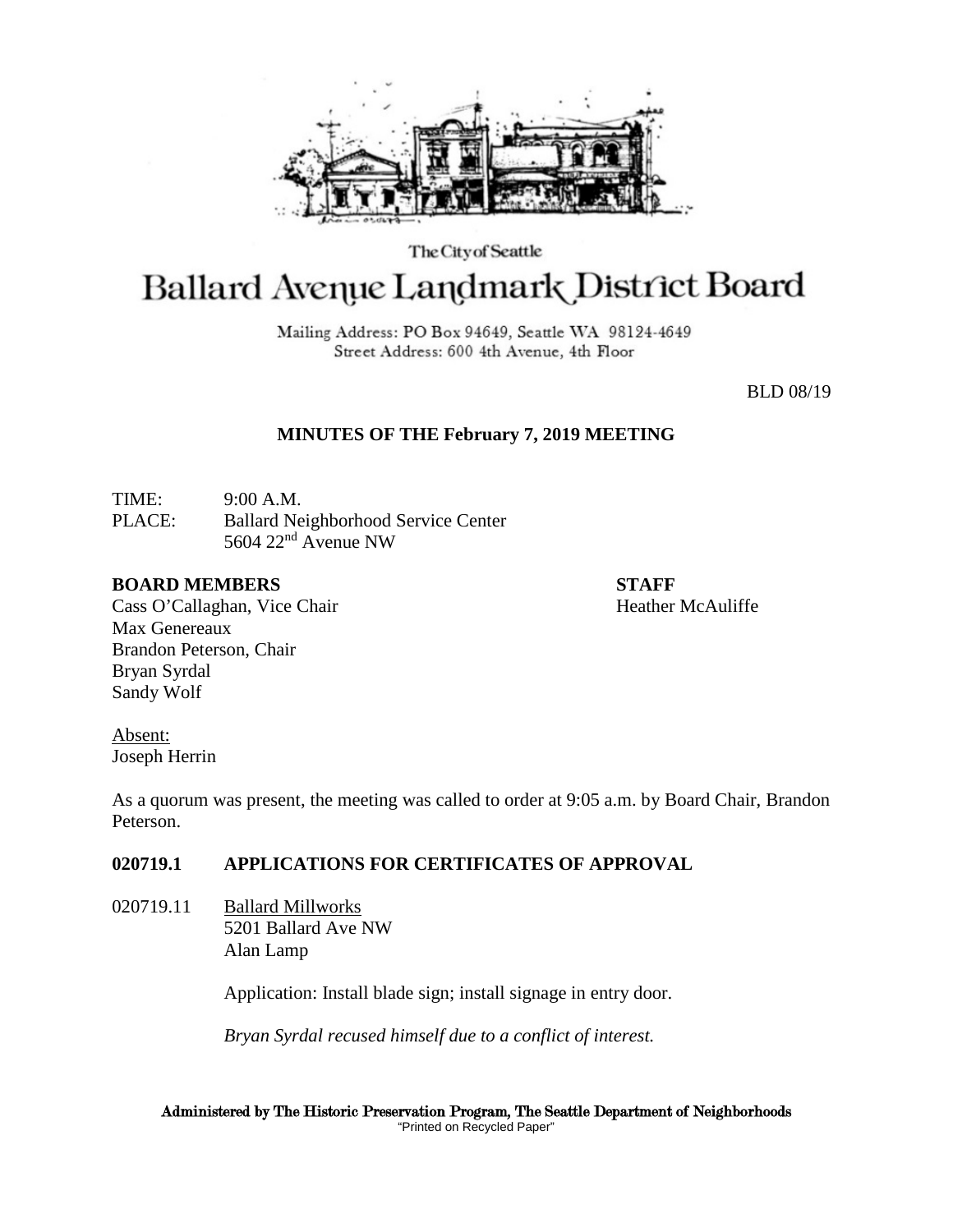Staff Report: Heather McAuliffe distributed exhibits from the application. The relevant guideline was 13. Signs.

Applicant Comment: Alan Lamp explained that he makes furniture out of trees in Seattle that have had to be removed. He showed the blade sign to the Board. The sign was made of cedar, with the logo and lettering routed out. The surface of the sign was burned and rubbed with oil. He showed an oiled metal sample for the sign framing and bracket. He explained that the sign would be wrapped with metal only along the top. The sign will be attached through the mortar joints with anchors and epoxy. He went over the signage to be installed in the door. He showed a sample of the gold leaf to be used for the lettering and explained that it would be a vinyl cling.

Public Comment: There were no comments from the public.

Board Discussion: Sandy Wolf said the blade sign met the guidelines for material, color and the method of attachment. She said the vinyl signage met 13 a. Board members concurred that the signs met the guidelines.

Motion: Sandy Wolf made a motion to approve the application as presented.

MM/SC/SW/MG

4-0-1 (Bryan Syrdal abstained)

*Bryan Syrdal returned to the Board.*

#### **020719.2 BOARD BUSINESS**

Brandon Peterson says a candy store is opening next to his shop. He has directed the business owner to staff to assist him with the application process.

The Board discussed compliance issues – transparency issues at the yoga studio and unapproved signage at Poke Lover.

Max Genereaux said that he and Joe Herrin had talked to Mike Stewart at the Ballard Alliance about why the Christmas lights were not extended all the way down Ballard Avenue. They learned that it was because the Seattle Department of Transportation had said that the trees that will be removed should not have lights installed on them.

Board members discussed services provided by the Ballard Alliance. They said the street is cleaner and that the outreach to homeless has been successful.

## **020719.3 APPROVAL OF MINUTES**

The Board members reviewed the minutes of the January 3, 2019 meeting.